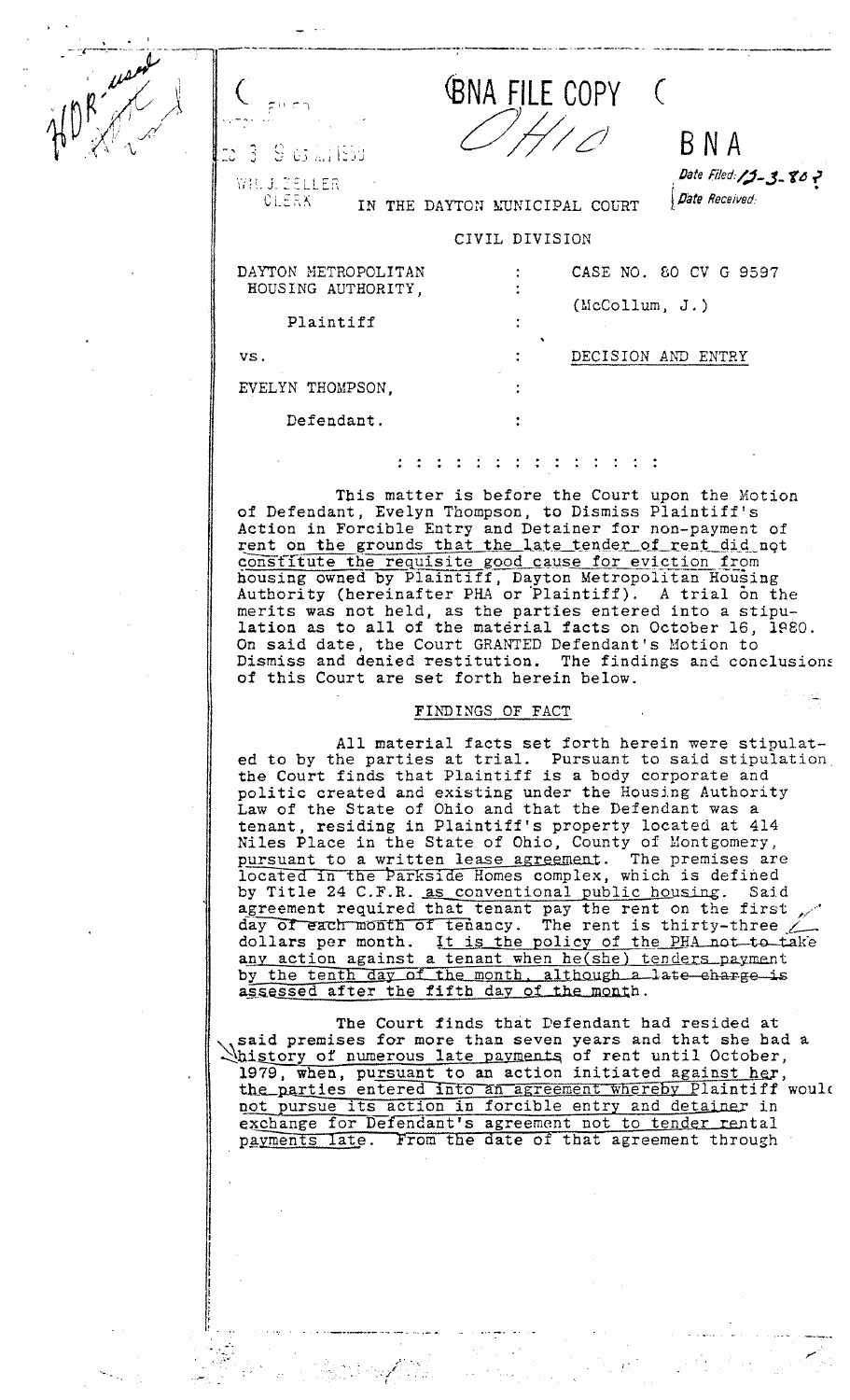· ----T-- .-----.---\_ .. ------ -.-- -- ---------

August, 1980, Defendant made her rental payments before the tenth of each month of tenancy, but after the first, although there was one month in which rent was tendered on the first day of the month.

In August, 1980, Cefendant formally adopted the minor child she had been caring for as a foster child at the premises in question. As a result of said adoption, Defendant lost her source of income as a foster parent and applied for Aid to Dependant Children, (hereinafter ADC), in order to support herself and her child. Her application was accepted by the Montgomery County Welfare Department, but Defendant was advised by the Welfare Department that she would not receive her first check until September 25, 1980.

On August 19, 1980, Defendant advised the manager of Parkside Homes, the complex within which Defendant's premises were located, that her source of income had changed and that she would be unable to pay her September rent until she received her first ADC check on September 25, 1980. Defendant promised payoent on said date. On September 8, 1980, PHA served the l4-day notice to terminate required by the Code of Federal Regulations as a pre-condition to eviction of the Defendant. On September 10, 1980, Defendant provided the aforesaid complex manager with a written communication from her Welfare caseworker confirming her eligibility for ADC and advising that the first ADC check would be mailed to Defendant on September 24, 1980. Defendant again indicated that'payment would be forthcoming on said date. On September 19, 1980, Plaintiff served upon Defendant the Notice to Leave Premises required by the Ohio Revised Code as a pre-condition to the initiation of an action in Forcible Entry and Detainer.

On September 25, 1980, Defendant received her ADC Check, presented it to the aforesaid complex manager, and offered payment of her September rent. Said manager refused to accept the payment and on September 26, 1980, Plaintiff filed its Complaint herein.

## CONCLUSIONS OF LAW

 $\mathbf{r}$  $Since$  $Goldberg$  v.  $Kelly$ , 397 U.S. 254 (1970), the Courts have consistently held that tenants of conventional public housing, such as the Defendant herein, have a property interest in continued occupancy. Caulder v. Durham Housing Authority, 433 F.2d (4th Cir. 1970), cert. denied, 401 U.S. 1003 (1971); Escalera v. New York City Housing Authority, 425 F.2d 853 (2d Cir. 1969), cert. denied, 400 U.S. 853<br>(1970). 425 F.2d 853 (2d Cir. 1969), <u>cert. denied</u>, 400 U.S. 853<br>(1970).

Accordingly, the due process clause of the Fifth Amendment to the United States Constitution requires that a tenant's continued occupancy of a dwelling unit in conventional public housing, such as that occupied by the Defendant herein, be deemed a protected entitlement and property interest which cannot be terminated without a showing of good cause. Such a showing is required of

, ,

I

Ii it I I' I